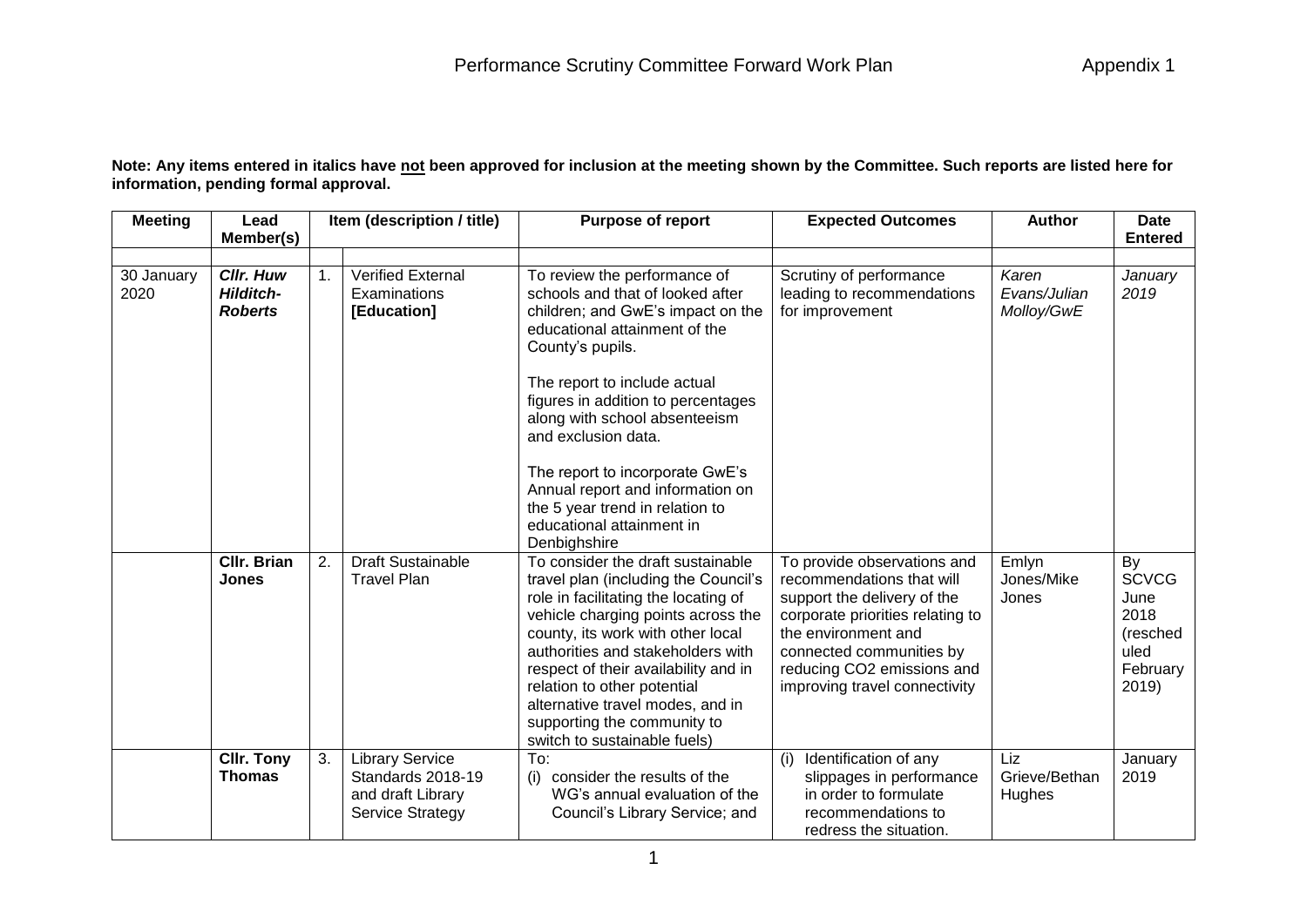| <b>Meeting</b> | Lead                                            |    | Item (description / title)                                     | Purpose of report                                                                                                                                                                                                               | <b>Expected Outcomes</b>                                                                                                                                                                                                                                                            | <b>Author</b>                                       | <b>Date</b>                                             |
|----------------|-------------------------------------------------|----|----------------------------------------------------------------|---------------------------------------------------------------------------------------------------------------------------------------------------------------------------------------------------------------------------------|-------------------------------------------------------------------------------------------------------------------------------------------------------------------------------------------------------------------------------------------------------------------------------------|-----------------------------------------------------|---------------------------------------------------------|
|                | Member(s)                                       |    |                                                                |                                                                                                                                                                                                                                 |                                                                                                                                                                                                                                                                                     |                                                     | <b>Entered</b>                                          |
|                |                                                 |    |                                                                | (ii) examine the new draft<br>Strategy for the Service                                                                                                                                                                          | Input into the new Library<br>(ii)<br>Service Strategy to<br>ensure that it delivers the<br>Council's Corporate Plan<br>and its priorities in<br>relation to Young People,<br><b>Resilient and Connected</b><br>Communities                                                         |                                                     |                                                         |
|                | <b>Cllr. Huw</b><br>Hilditch-<br><b>Roberts</b> | 4. | <b>Customer Relationship</b><br>Manager (CRM)<br>System        | To review the implementation of<br>the new CRM system and its<br>performance in delivering efficient<br>and effective customer focussed<br>services in line with the product<br>specification and the Council's<br>expectations | An efficient and effective<br>customer enquiries system<br>that deals with enquiries<br>quickly, to a high level of<br>customer satisfaction, whilst<br>realising value for money for<br>the Authority                                                                              | Liz<br>Grieve/Ffion<br>Angharad                     | Septemb<br>er 2018                                      |
|                | Cllr.<br><b>Richard</b><br><b>Mainon</b>        | 5. | <b>Draft Street Naming</b><br>and Numbering Policy             | To consider and comment on the<br>revised policy following its review                                                                                                                                                           | The development of a robust<br>policy which is compliant with<br>all Council strategies and<br>plans including the Welsh<br>Language Standards                                                                                                                                      | Alan<br>Smith/Emma<br>Jones                         | March<br>2019<br>(resched<br>uled<br>Novemb<br>er 2019) |
|                | <b>Task and</b><br><b>Finish</b><br>Group       | 6. | Work Opportunity and<br><b>Day Activity Services</b><br>Review | To consider the findings of the<br>review of the work opportunity<br>and day activities services<br>provided by the Council (part of<br>the Adult In-house Social Care<br>Review work)                                          | The formulation of<br>recommendations for future<br>delivery of these services<br>which are aimed at improving<br>improve the well-being of<br>people who need care and<br>support, and carers who<br>need support in line with the<br>requirements of the SSWB<br>(Wales) Act 2019 | Phil<br>Gilroy/Katie<br>Newe/Alan<br><b>Roberts</b> | Schedule<br>d<br>Novemb<br>er 2019                      |
| 19 March       | <b>CIIr. Julian</b><br><b>Thompson</b><br>-Hill | 1. | <b>Corporate Risk</b><br>Register                              | To consider the latest version of<br>the Council's Corporate Risk<br>Register                                                                                                                                                   | Effective monitoring and<br>management of identified risk<br>to reduce risks to residents<br>and the Authority                                                                                                                                                                      | Alan Smith/Iolo<br>McGregor/Em<br>ma Horan          | May<br>2019                                             |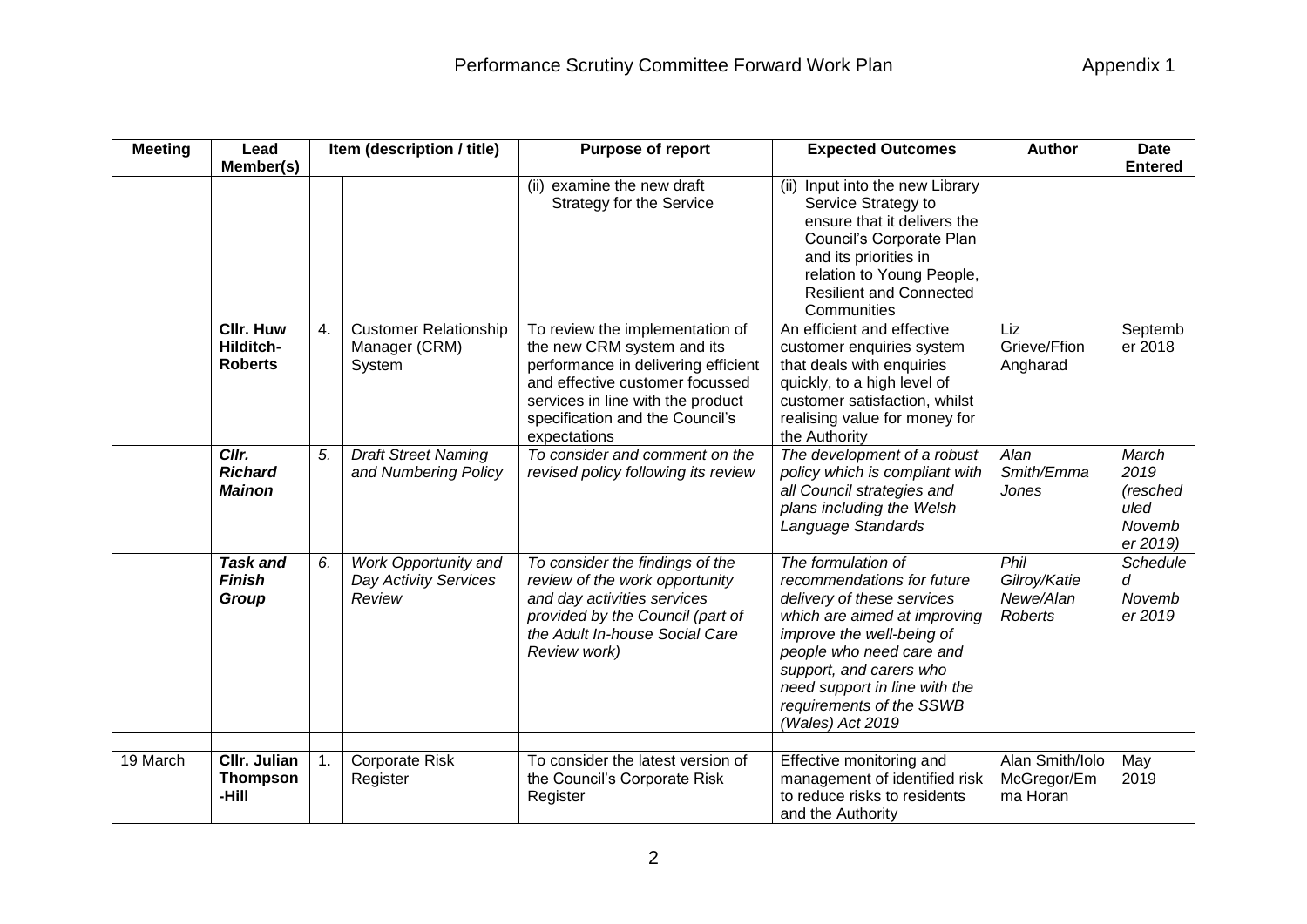| <b>Meeting</b> | Lead                                                                            |                  | Item (description / title)                                                                    | Purpose of report                                                                                                                                                                                                                                             | <b>Expected Outcomes</b>                                                                                                                                                                                                                                             | <b>Author</b>                                                    | <b>Date</b>                                                                                    |
|----------------|---------------------------------------------------------------------------------|------------------|-----------------------------------------------------------------------------------------------|---------------------------------------------------------------------------------------------------------------------------------------------------------------------------------------------------------------------------------------------------------------|----------------------------------------------------------------------------------------------------------------------------------------------------------------------------------------------------------------------------------------------------------------------|------------------------------------------------------------------|------------------------------------------------------------------------------------------------|
|                | Member(s)<br>Cllrs.<br><b>Bobby</b><br>Feeley &<br><b>Tony</b><br><b>Thomas</b> | $\overline{2}$ . | <b>Housing Strategy</b><br>Review and Housing &<br><b>Homelessness Action</b><br>Plan Refresh | To consider the proposed<br>revisions to the Housing Strategy<br>and the amalgamation of the<br>Homelessness Strategy within it                                                                                                                               | Formulation of<br>recommendations to<br>strengthen the revised<br>Strategy and associated<br>action plans to ensure that<br>the support the delivery of<br>the Corporate Plan and<br>corporate priorities relating to<br><b>Housing and Resilient</b><br>Communities | Emlyn Jones/<br>Angela Loftus                                    | <b>Entered</b><br>By<br><b>SCVCG</b><br>July<br>2019<br>(resched<br>uled<br>Novemb<br>er 2019) |
| 30 April       | <b>Cllr. Brian</b><br>Jones                                                     | $\mathcal{I}$ .  | <b>Commercial Waste</b><br><b>Service Evaluation</b><br>Plan                                  | To consider an the results of an<br>evaluation exercise of the entire<br>commercial waste service,<br>including the performance of the<br>Veolia contract and Waste<br><b>Technical Team (including</b><br>proposals for service changes<br>and improvements) | Assurances that the Service<br>is performing well and<br>provides value for money in<br>order to ensure that it aligns<br>to the new waste operating<br>model                                                                                                        | Tony<br>Ward/Tara<br>Dumas/Alan<br>Roberts                       | By<br><b>SCVCG</b><br>January<br>2019                                                          |
|                | CIIr.<br><b>Bobby</b><br>Feeley                                                 | 2.               | Cefndy Healthcare                                                                             | To consider the findings of the<br>Project Board's work in drawing<br>up an options appraisal for future<br>delivery of the company's<br>business                                                                                                             | To formulate<br>recommendations in relation<br>to a future business model<br>that will support the delivery<br>of the Council's priority<br>relating to Resilient<br>Communities                                                                                     | Phil Gilroy/Ann<br>Lloyd/Simon<br>Rowlands/Nick<br><b>Bowles</b> | Septemb<br>er 2019                                                                             |
| 11 June        | CIIr.<br><b>Bobby</b><br><b>Feeley</b>                                          | 1.               | <b>Draft Director of Social</b><br>Services Annual<br>Report for 2019/20                      | To scrutinise the content of the<br>draft annual report to ensure it<br>provides a fair and clear<br>evaluation of performance in<br>2019/20 and clearly articulates<br>future plans                                                                          | Identification of any specific<br>performance issues which<br>require further scrutiny by the<br>committee in future                                                                                                                                                 | Nicola<br><b>Stubbins</b>                                        | June<br>2019                                                                                   |
|                | <b>CIIr. Julian</b><br><b>Thompson</b><br>-Hill                                 | 2.               | Annual Performance<br>Review 2019-20                                                          | To monitor the Council's progress<br>in delivering the Corporate Plan<br>2019-20                                                                                                                                                                              | <b>Ensuring that the Council</b><br>meets its targets to deliver its<br>Corporate Plan and the<br>Council's services in line with                                                                                                                                    | Alan Smith/Iolo<br>McGregor/Hei<br>di Barton-Price               | June<br>2019                                                                                   |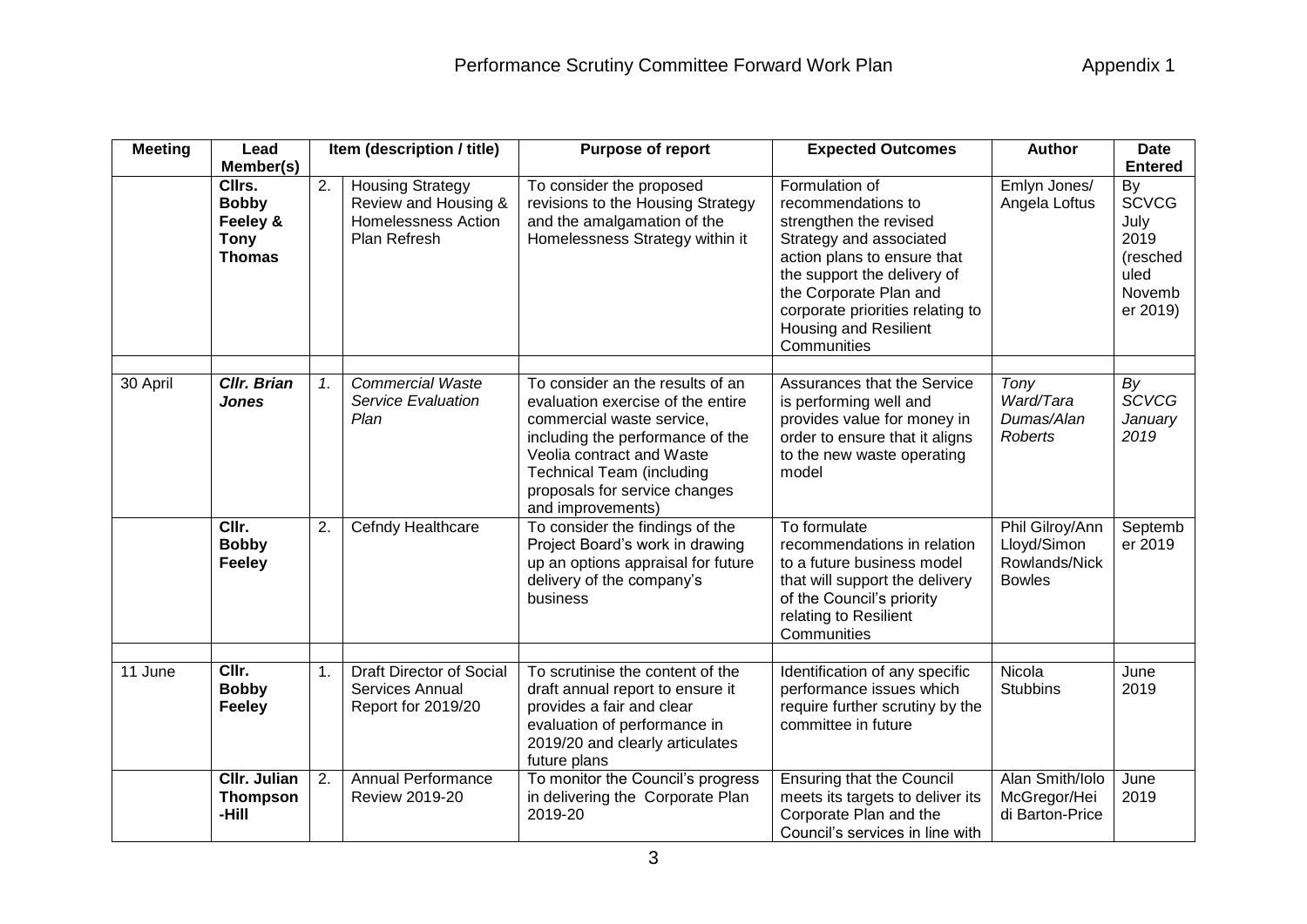| <b>Meeting</b> | Lead<br>Member(s)                               |    | Item (description / title)                                                                   | Purpose of report                                                                                                                                                                                                                                                                | <b>Expected Outcomes</b>                                                                                                                                                                                                                                                                                                                                                                          | <b>Author</b>                                                    | <b>Date</b><br><b>Entered</b> |
|----------------|-------------------------------------------------|----|----------------------------------------------------------------------------------------------|----------------------------------------------------------------------------------------------------------------------------------------------------------------------------------------------------------------------------------------------------------------------------------|---------------------------------------------------------------------------------------------------------------------------------------------------------------------------------------------------------------------------------------------------------------------------------------------------------------------------------------------------------------------------------------------------|------------------------------------------------------------------|-------------------------------|
|                |                                                 |    |                                                                                              |                                                                                                                                                                                                                                                                                  | its aspirations and to the<br>satisfaction of local residents                                                                                                                                                                                                                                                                                                                                     |                                                                  |                               |
| 16 July        |                                                 |    |                                                                                              |                                                                                                                                                                                                                                                                                  |                                                                                                                                                                                                                                                                                                                                                                                                   |                                                                  |                               |
| 1 October      | <b>CIIr. Huw</b><br>Hilditch-<br><b>Roberts</b> | 1. | <b>Provisional External</b><br>Examinations and<br><b>Teacher Assessments</b><br>[Education] | To review the performance of<br>schools and that of looked after<br>children                                                                                                                                                                                                     | Scrutiny of performance<br>leading to recommendations<br>for improvement                                                                                                                                                                                                                                                                                                                          | Karen<br>Evans/Julian<br>Molloy/GwE                              | Septemb<br>er 2019            |
|                | CIIr.<br><b>Bobby</b><br>Feeley                 | 2. | Hafan Deg, Rhyl<br><b>Representatives from</b><br><b>KL Care to be invited</b><br>to attend  | To monitor the effectiveness of<br>the transfer of the facility and<br>services to an external provider<br>and the provider's progress in<br>growing and expanding the<br>services available at the centre<br>(the report to include an updated<br>Well-being Impact Assessment) | To evaluate the impact of the<br>transfer of the facility and<br>services on all stakeholders<br>and to assess whether the<br>services provided at Hafan<br>Deg are in line with the<br>contract specification,<br>support the Council's vision<br>for adult social care and the<br>five ways to well-being and<br>the requirements of the<br>Social Services and Well-<br>being (Wales) Act 2014 | Phil Gilroy/Ann<br>Lloyd/Katie<br>Newe/Dawn<br>Wynne             | Septemb<br>er 2019            |
|                | CIIr.<br><b>Bobby</b><br><b>Feeley</b>          | 3. | Cefndy Healthcare<br><b>Annual Report</b><br>2019/20 and Annual<br>Plan 2020/21              | To consider the company's<br>performance during 2019/20 and<br>its Annual Plan for 2020/21                                                                                                                                                                                       | An assessment of the<br>company's performance in<br>delivering its business within<br>budget and meeting targets<br>will assist with the<br>identification of future trends<br>and requirements and<br>support the delivery of the<br>Council's priority relating to<br><b>Resilient Communities</b>                                                                                              | Phil Gilroy/Ann<br>Lloyd/Simon<br>Rowlands/Nick<br><b>Bowles</b> | Septemb<br>er 2019            |
| 26<br>November | <b>CIIr. Julian</b><br><b>Thompson</b><br>-Hill | 1. | Corporate Risk<br>Register                                                                   | To consider the latest version of<br>the Council's Corporate Risk<br>Register and risk appetite<br>statement                                                                                                                                                                     | Effective monitoring and<br>management of identified risk<br>to reduce risks to residents<br>and the Authority                                                                                                                                                                                                                                                                                    | Alan Smith/Iolo<br>McGregor/Em<br>ma Horan                       | May<br>2019                   |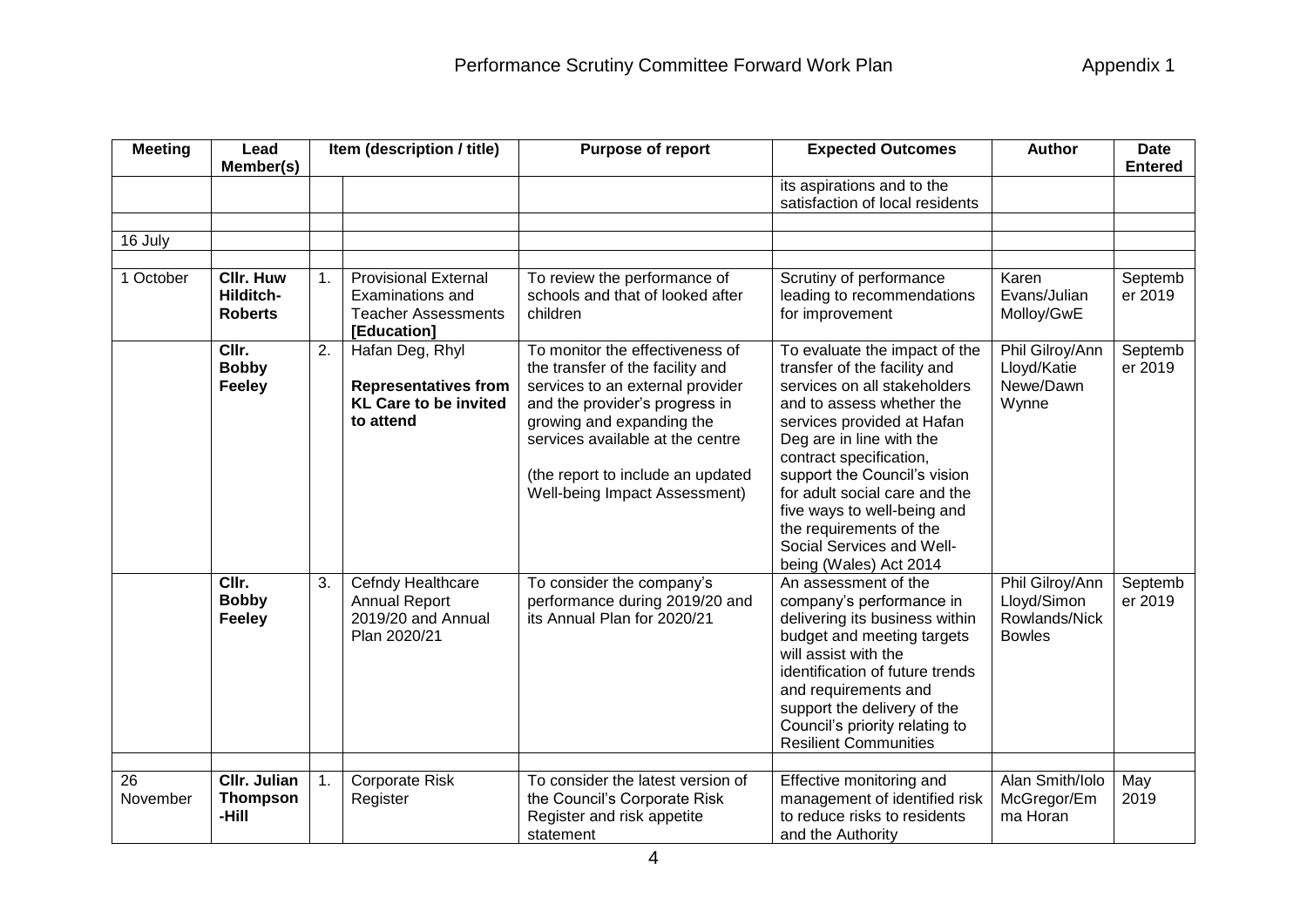| <b>Meeting</b>                | Lead<br>Member(s)                                      | Item (description / title)                              | <b>Purpose of report</b>                                                                                                                                                                                                                                                                                                                                                                                                                        | <b>Expected Outcomes</b>                                                 | <b>Author</b>                       | <b>Date</b><br><b>Entered</b> |
|-------------------------------|--------------------------------------------------------|---------------------------------------------------------|-------------------------------------------------------------------------------------------------------------------------------------------------------------------------------------------------------------------------------------------------------------------------------------------------------------------------------------------------------------------------------------------------------------------------------------------------|--------------------------------------------------------------------------|-------------------------------------|-------------------------------|
| January<br>2021<br>(date tbc) | <b>Cllr. Huw</b><br><b>Hilditch-</b><br><b>Roberts</b> | Verified External<br><b>Examinations</b><br>[Education] | To review the performance of<br>schools and that of looked after<br>children; and GwE's impact on the<br>educational attainment of the<br>County's pupils.<br>The report to include actual<br>figures in addition to percentages<br>along with school absenteeism<br>and exclusion data.<br>The report to incorporate GwE's<br>Annual report and information on<br>the 5 year trend in relation to<br>educational attainment in<br>Denbighshire | Scrutiny of performance<br>leading to recommendations<br>for improvement | Karen<br>Evans/Julian<br>Molloy/GwE | Septemb<br>er 2019            |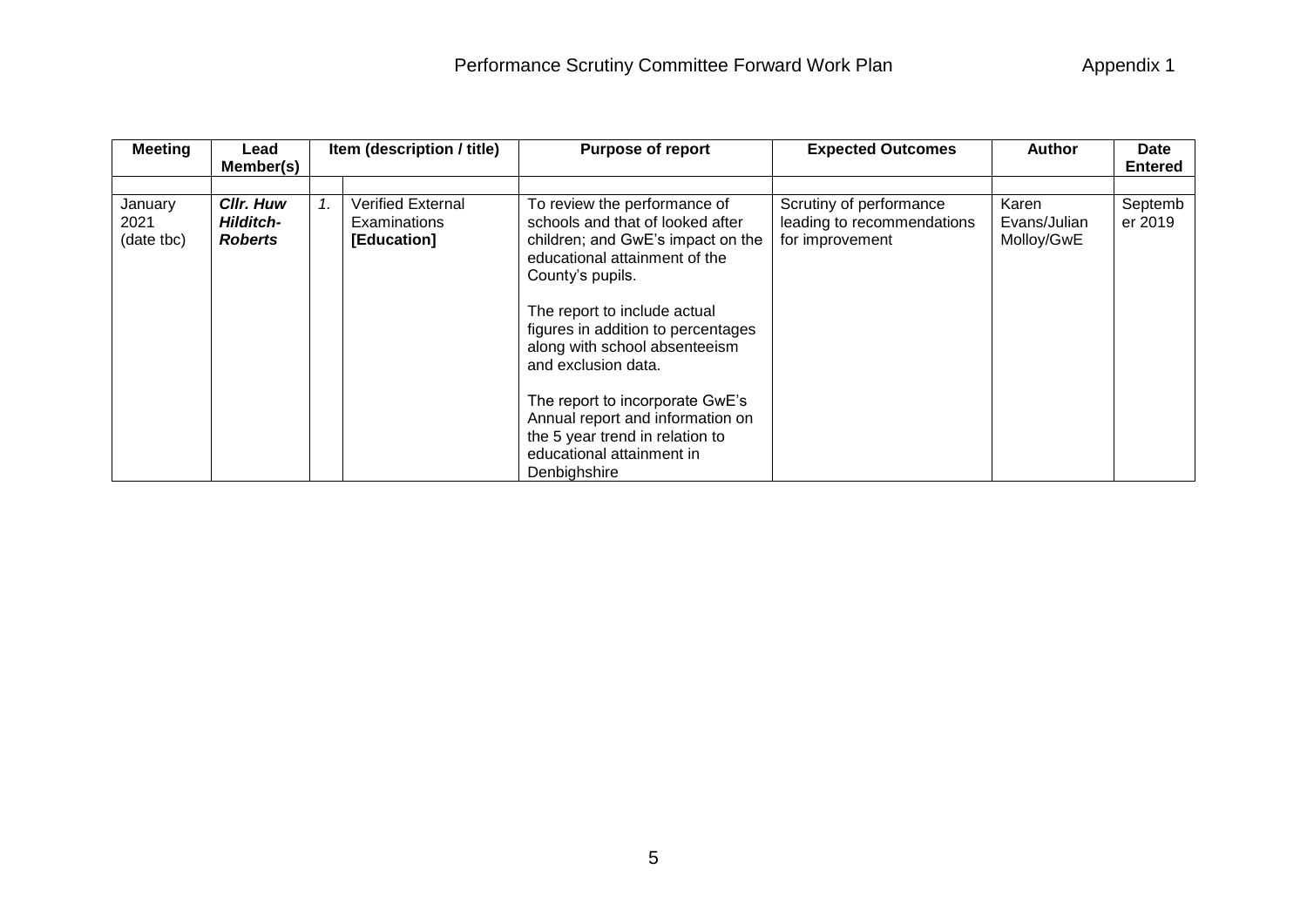## **Future Issues**

| Item (description / title)                                                                                                                                     | <b>Purpose of report</b>                                                                                                                               | <b>Expected Outcomes</b>                                                                                                                                                                                                                                                                                                                                              | <b>Author</b>                                          | <b>Date</b><br><b>Entered</b> |
|----------------------------------------------------------------------------------------------------------------------------------------------------------------|--------------------------------------------------------------------------------------------------------------------------------------------------------|-----------------------------------------------------------------------------------------------------------------------------------------------------------------------------------------------------------------------------------------------------------------------------------------------------------------------------------------------------------------------|--------------------------------------------------------|-------------------------------|
| Dolwen Residential Care Home                                                                                                                                   | To consider the Task and Finish Group's<br>recommendations relating to the future<br>provision of services at Dolwen<br>Residential Care Home, Denbigh | Pre-decision scrutiny of the task<br>and finish group's findings and the<br>formulation of recommendations<br>for presentation to Cabinet with<br>respect of the future provision of<br>services at Dolwen with a view to<br>ensuring that everyone is<br>supported to live in homes that<br>meet their needs and are able to<br>live independent and resilient lives | Task and Finish<br>Group/Phil<br>Gilroy/Abbe<br>Harvey | <b>July 2018</b>              |
| <b>School Improvement Plans</b><br>[Education]                                                                                                                 | To discuss with representatives of<br>particular schools their progress in<br>achieving their improvement plans                                        | Provision of support to the schools<br>to ensure they deliver their plans<br>and improve outcomes for their<br>pupils and the school as a whole                                                                                                                                                                                                                       | Karen<br>Evans/Julian<br>Molloy                        | February<br>2018              |
| Implementation of the Donaldson<br>Report 'Successful Futures' -<br>Independent Review of Curriculum<br>and Assessment Arrangements in<br>Wales<br>[Education] | To consider and monitor the plans to<br>implement the agreed measures adopted<br>by WG following the consultation on the<br>review's findings          | Better outcomes for learners to<br>equip them with jobs market skills                                                                                                                                                                                                                                                                                                 | Karen Evans                                            | April 2015                    |
| Dependent upon the legislative<br>timetable                                                                                                                    |                                                                                                                                                        |                                                                                                                                                                                                                                                                                                                                                                       |                                                        |                               |

## **Information/Consultation Reports**

| Date                 | Item (description / title)          | <b>Purpose of report</b>                         | Author              | Date<br><b>Entered</b> |
|----------------------|-------------------------------------|--------------------------------------------------|---------------------|------------------------|
|                      |                                     |                                                  |                     |                        |
| March & September    | Corporate Plan 2017/22 (Q3) 2019/20 | Ensuring that the Council meets its targets and  | Alan Smith/Iolo     | September              |
| 2020                 |                                     | delivers its Corporate Plan and the Council's    | McGregor/Heidi      | 2018                   |
|                      | Ŏ                                   | services in line with its aspirations and to the | <b>Barton-Price</b> |                        |
| <i>[Information]</i> |                                     | satisfaction of local residents                  |                     |                        |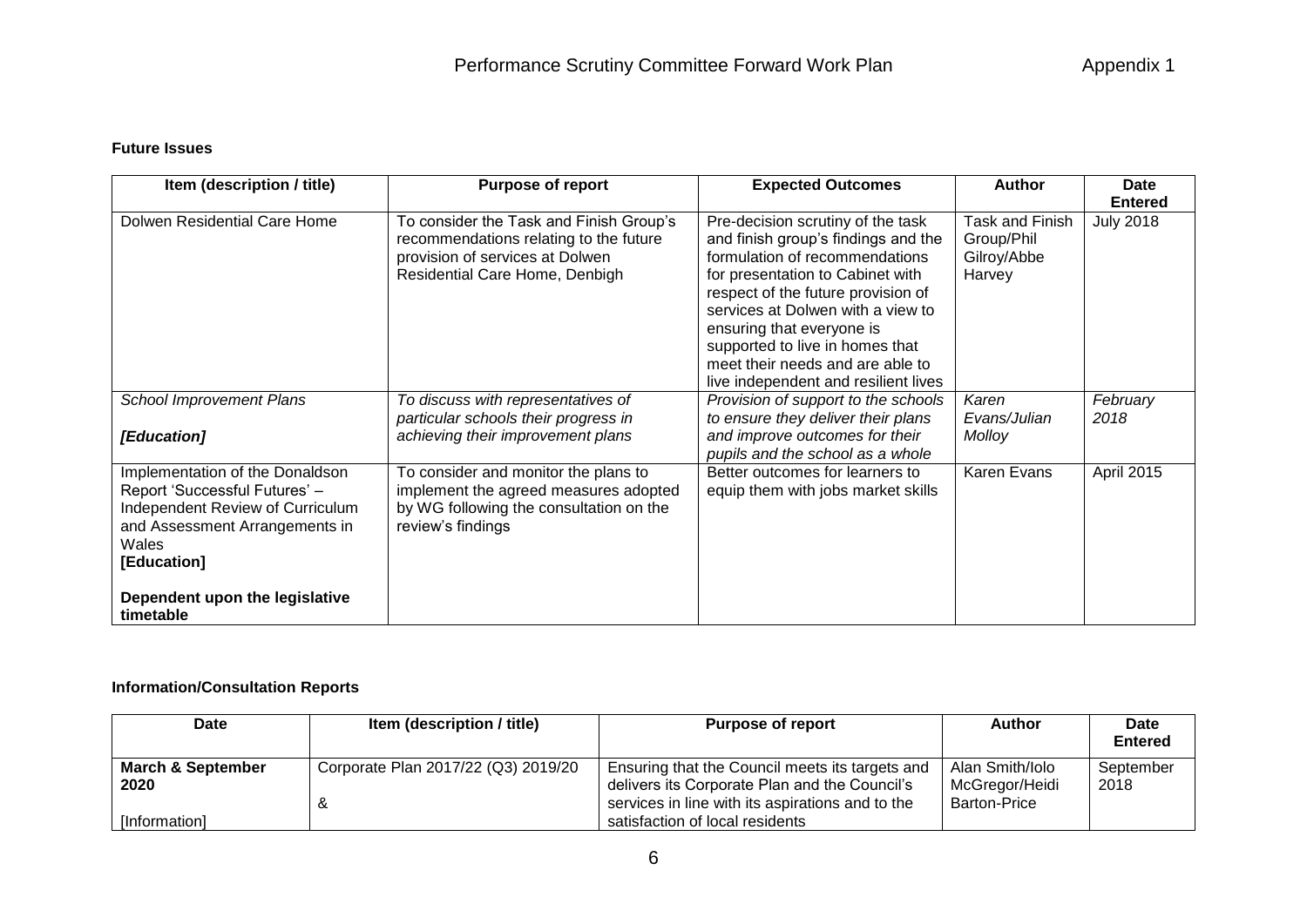| Appendix 1 |  |  |  |  |
|------------|--|--|--|--|
|------------|--|--|--|--|

|                           | Corporate Plan 2017/22 Q1 2020/21      |                                                  |                   |          |
|---------------------------|----------------------------------------|--------------------------------------------------|-------------------|----------|
|                           | To monitor the Council's progress in   |                                                  |                   |          |
|                           | delivering the Corporate Plan          |                                                  |                   |          |
| Feb/May/Sept/November     | Quarterly 'Your Voice' complaints      | To scrutinise Services' performance in           | Kevin Roberts/Ann | November |
| each year                 | performance to include social services | complying with the Council's complaints and      | Lloyd/Phil Gilroy | 2018     |
|                           | complaints                             | identify areas of poor performance with a view   |                   |          |
| [Information]             |                                        | to the development of recommendations to         |                   |          |
|                           |                                        | address weaknesses. The report to include:       |                   |          |
|                           |                                        | (i) a comprehensive explanation on why           |                   |          |
|                           |                                        | targets have not been met when dealing           |                   |          |
|                           |                                        | with specific complaints, reasons for non-       |                   |          |
|                           |                                        | compliance, and measures taken to rectify        |                   |          |
|                           |                                        | the failures and to ensure that future           |                   |          |
|                           |                                        | complaints will be dealt with within the         |                   |          |
|                           |                                        | specified timeframe;                             |                   |          |
|                           |                                        | (ii) how services encourage feedback and use     |                   |          |
|                           |                                        | it to redesign or change the way they deliver    |                   |          |
|                           |                                        | services; and                                    |                   |          |
|                           |                                        | (iii) details of complaints which have been      |                   |          |
|                           |                                        | upheld or partially upheld and the lessons       |                   |          |
|                           |                                        | learnt from them.                                |                   |          |
|                           |                                        | <b>Consideration of the information provided</b> |                   |          |
|                           |                                        | will assist the Committee to determine           |                   |          |
|                           |                                        | whether any issues merit detailed scrutiny       |                   |          |
| <b>Information Report</b> | <b>Customer Effort Dashboard</b>       | To monitor the progress achieved in relation to  | Liz Grieve/Ffion  | November |
|                           |                                        | developing the Customer Effort Dashboard.        | Angharad          | 2018     |
| (6 monthly March &        |                                        | The feedback trend received from the system      |                   |          |
| September)                |                                        | and how it is used to benefit residents in       |                   |          |
|                           |                                        | relation to assisting them to easily access      |                   |          |
|                           |                                        | required services and consequently improving     |                   |          |
|                           |                                        | the customer satisfaction experience of the      |                   |          |
|                           |                                        | Council                                          |                   |          |
|                           |                                        |                                                  |                   |          |
|                           |                                        | <b>Consideration of the information provided</b> |                   |          |
|                           |                                        | will assist the Committee to determine           |                   |          |
|                           |                                        | whether any issues merit detailed scrutiny       |                   |          |